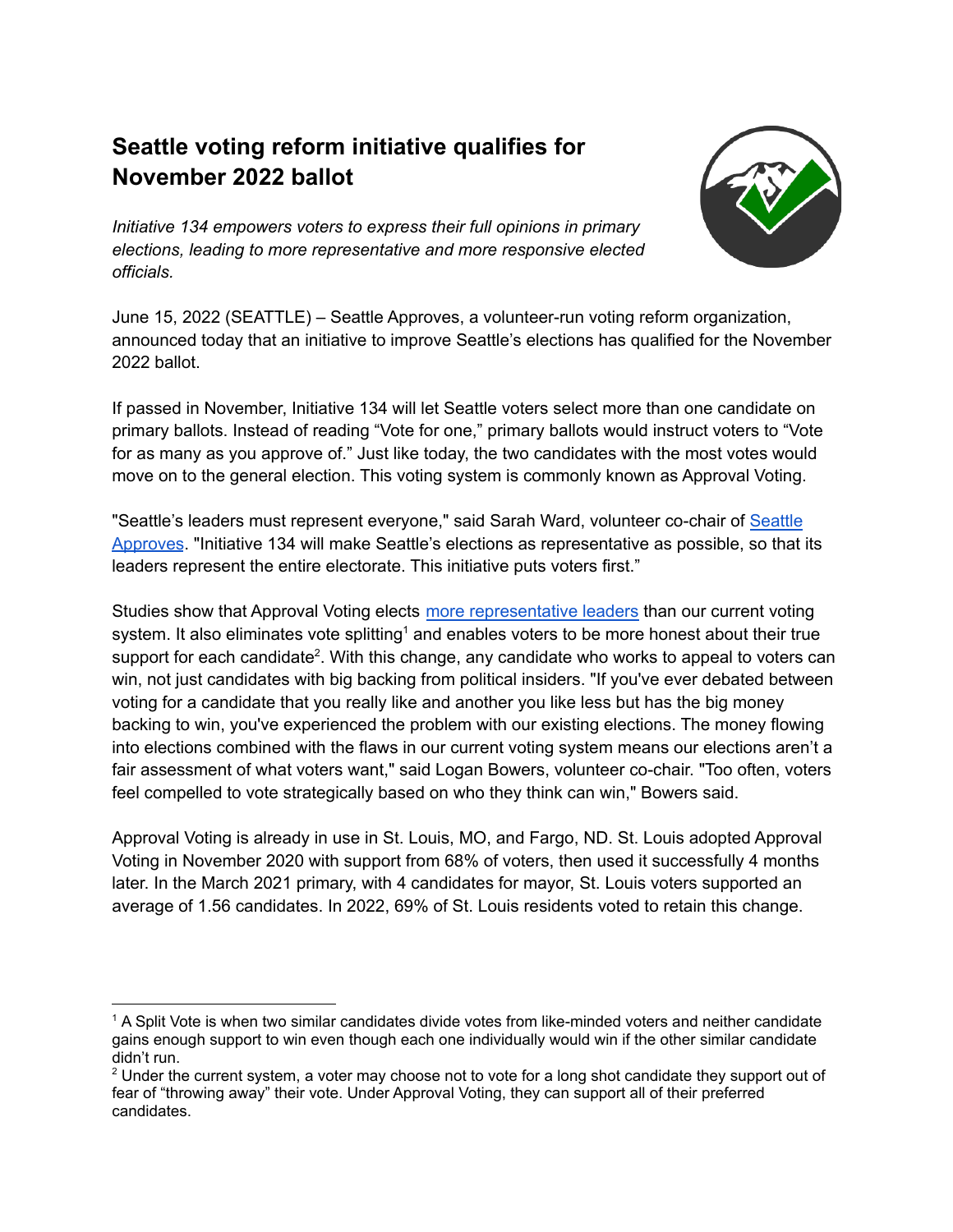"Seattle residents will continue to see our volunteers at farmers markets and local community events as we continue outreach to educate voters about I-134 and Approval Voting," Bowers added.

To learn more and get involved, visit [seattleapproves.org](https://seattleapproves.org/) or email [info@seattleapproves.org.](mailto:info@seattleapproves.org)

**Appendix A:** Example 2021 Approval Voting ballot

**Appendix B:** Related links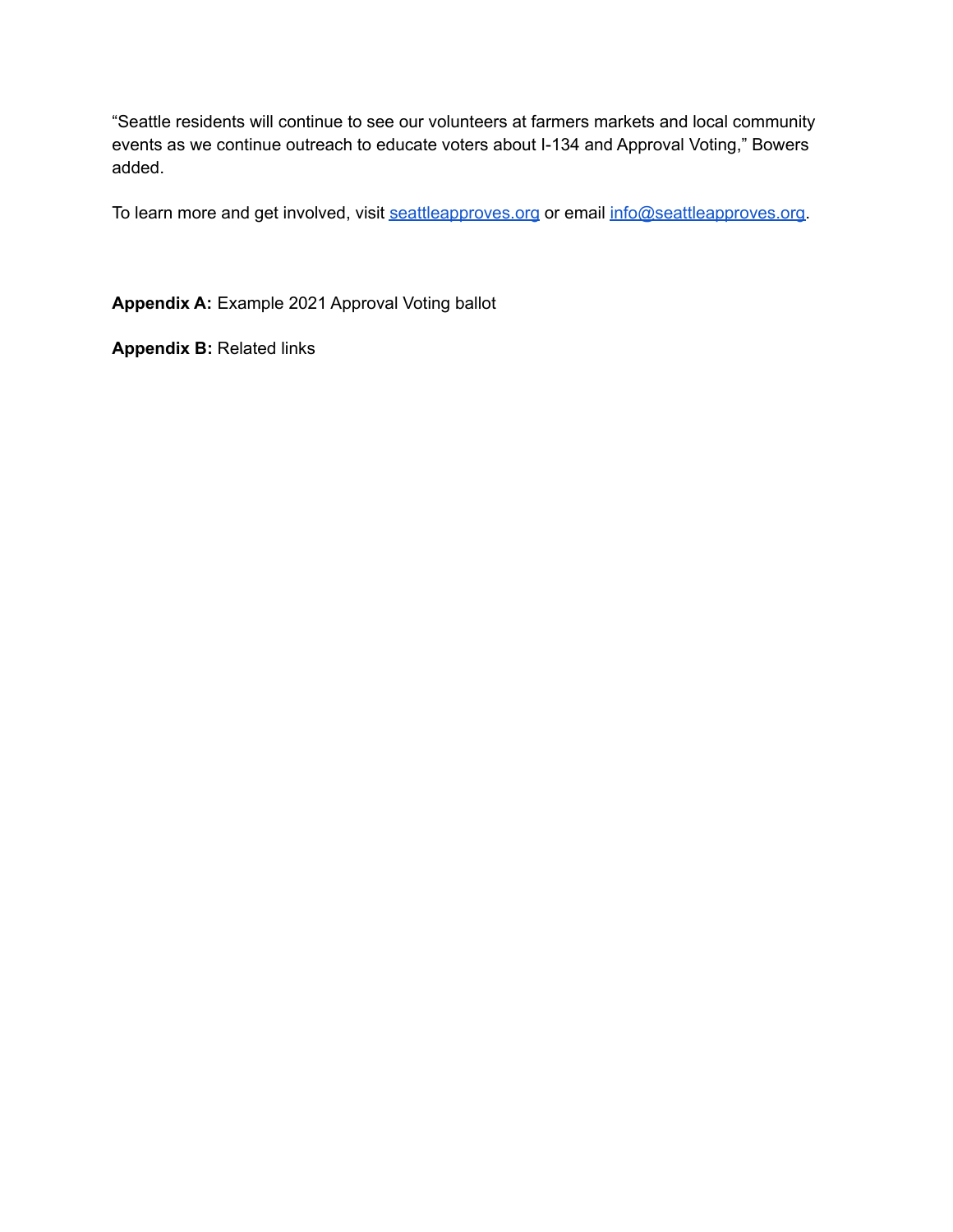

**Appendix A: Example 2021 Approval Voting ballot**

This example ballot shows how the 2021 mayoral ballot would have looked if the race was conducted using Approval Voting. Just like today, the two primary candidates with the most support advance to the November election.